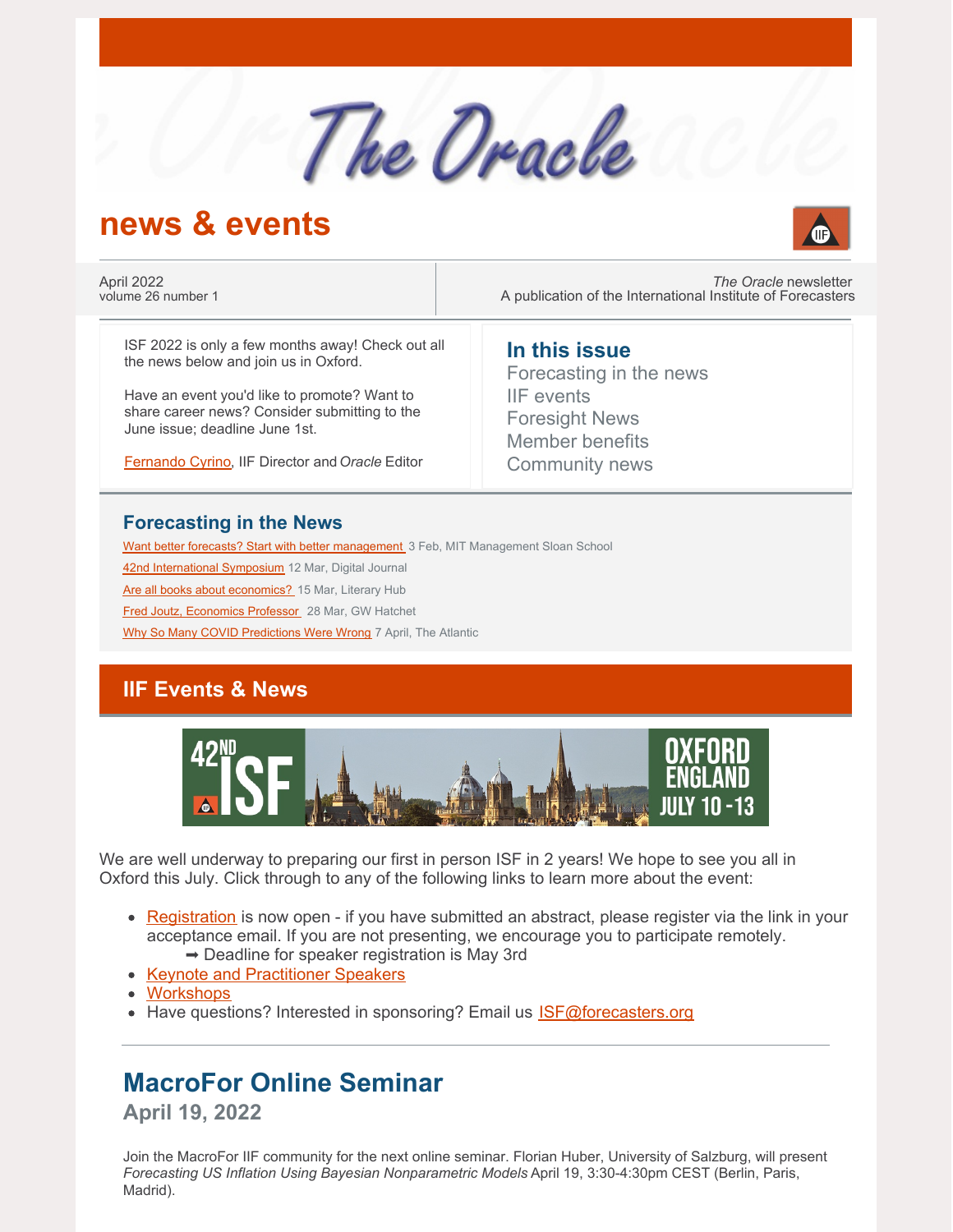# **Forecasting for Social Good (F4SG)**

**New IIF community**

We are delighted to announce that Forecasting for Social Good (F4SG) is an official section of the IIF. In recognition of the potential benefit/harm that forecasting can bring to the society, we have created the Forecasting for Social Good initiative.



**[Learn](https://forecasters.org/programs/communities/forecasting-for-social-good-f4sg/) more** about this new section and the many initiative already in process!

### **IIF Journal News**

# *Foresight* **Hall of Fame Best Paper Nominations**

What Foresight papers have been most valuable to you, and most impactful on the forecasting profession? Now is your chance to nominate the most important and influential papers (or series) for the Foresight Hall of Fame.

Winners will be announced at ISF 2022 in Oxford, and receive a \$500 award. Papers (or series) published from 2005- 2020 can be nominated. The deadline date is **May 31, 2022**.

Please send your nominations to Mike [Gilliland](mailto:mike.gilliland@forecasters.org) by May 31, 2022.

Get a free download of last year's winners at[forecasters.org/foresight](https://forecasters.org/foresight/)

## **IIF Tao Hong Award for Energy Forecasting**

A generous donation from Professor Tao Hong has funded this award for papers on energy forecasting published in the International Journal of Forecasting. Every two years the IJF editors select the "best" paper on energy forecasting within the previous two-year period. The IIF Tao Hong Award consists of US\$1000 and an engraved plaque. Additional papers may receive Outstanding Paper Awards.

The time to nominate papers for the IIF Tao Hong award 2022 (covering papers published in 2019-2020) is now! Deadline for nominations is May 5, 2022. For **more [details](http://pierrepinson.com/index.php/2022/04/05/iif-tao-hong-award-2022/)** on the award and to submit nominations, visit Pierre Pinson's (IJF Editor in Chief) website.

### **Community News**

## **Timberlake Consultants**

**Cambridge Summer School, 1-6 August 2022, Cambridge, UK**

The **2022 [Econometrics](https://www.timberlake.co.uk/courses/econometrics-summer-school-2022.html) Summer School**, will be held at Wolfson College, University of Cambridge. The School comprises 3x 2-day econometrics short courses delivered by leading Econometricians from the University of Cambridge and Vrije Universiteit Amsterdam: Prof. Andrew Harvey, Prof. Sean Holly, Dr. Melvyn Weeks and Dr. Rutger Lit. The three courses comprising the School are:

- Microeconometrics and Methods for Machine Learning
- Macroeconomic Modelling, Machine Learning and Forecasting
- Linear and Nonlinear Time Series Models and their Applications



Always one of our most popular series of courses where participants travel globally to attend, this is a great opportunity for students, academics and professionals to expand their econometrics skills and learn their application from econometricians pioneering research at the forefront of their specialist fields.